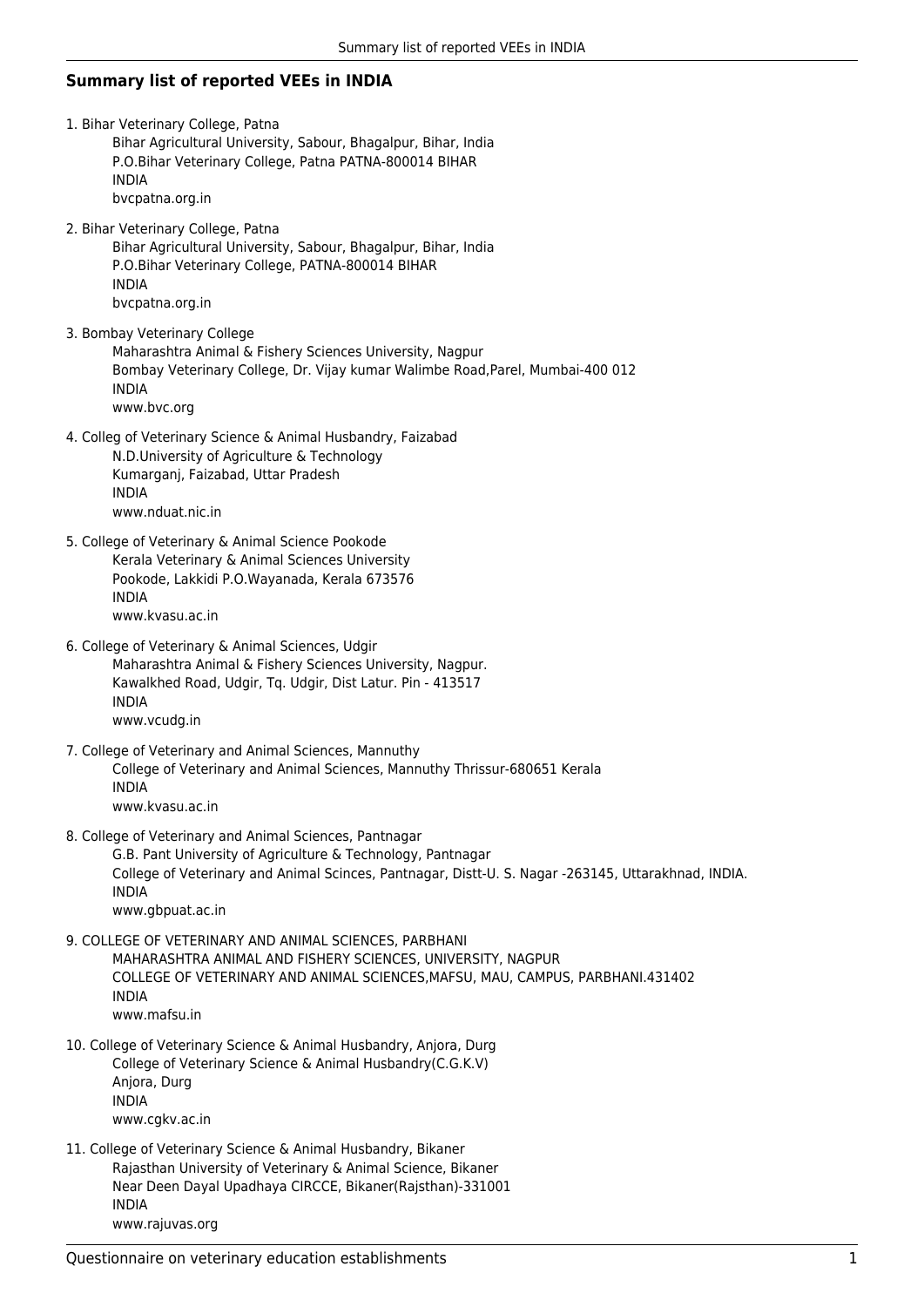- Summary list of reported VEEs in INDIA 12. COLLEGE OF VETERINARY SCIENCE & ANIMAL HUSBANDRY, JABALPUR NANAJI DESHMUKH VETERINARY SCIENCE UNIVERSITY,JABALPUR COLLEGE OF VETERINARY SCIENCE & ANIMAL HUSBANDRY, SOUTH CIVIL LINES, JABALPUR, MADHYA PRADESH - 482 001 INDIA www.mppcvv.org 13. College of Veterinary Science & Animal Husbandry, Ludhiana Guru Angad Deve Veterinary & Animal Sciences University, Ludhiana Guru Angad Deve Veterinary & Animal Sciences University, Ludhiana, Punjab INDIA www.gadvasu.in 14. College of Veterinary Science & Animal Husbandry, Mathura, Uttar Pradesh UP Pt.Deen dayal Upadhyaya Pashu Chikitsa Vigyan Vishwavidyalaya College of Veterinary Science & Animal Husbandry UP Pt. Deen dayal Upadhyaaya Pashu Chikitsa Vigyan Vishwavidayalaya Evam Go Anusandhan Sansthan (DUVASU) INDIA www.upvetuniv.edu.in 15. College of Veterinary Science & Animal Husbandry,AAU, Anand Anand Agricultural University College of Veterinary Science & Animal Husbandry Anand Agricultural University, Anand , Gujarat-388001 INDIA www.aau.in 16. College of Veterinary Science and Animal Husbandry, Bhubaneswar Orissa University of Agriculture and Technology College of Veterinary Science and Animal Husbandry. OUAT. Bhubaneswar-751003 INDIA www.ouat.ac.in 17. College of Veterinary Science and Animal Husbandry, Mhow Nnaji Deshmukh Veterinary Science University, jabalpur College of Veterinary Science & A.H., Post Rasalpura, Mhow District indore M.P. 453446 INDIA www.mppcvv.org 18. College of Veterinary Science and Animal Husbandry, Sardarkushinagar Sardarkrushinagar Dantiwada Agricultural University, Sardarkrushinagar Sardakrushinagar-385506 (Gujarat) INDIA www.sdau.edu.in 19. College of Veterinary Science, Assam Agricultural University, Khanapara, Guwahati, Assam College of Veterinary Science G.S. Road, Guwahati 781 022, Assam INDIA www.vetbifguwahati.ernet.in & www.aau.ac.in 20. College of Veterinary Science, Proddatur Sri Venkateswara Veterinary University College of Veterinary Science, Proddatur, Andhra Pradesh INDIA www.svvu.edu.in 21. COLLEGE OF VETERINARY SCIENCE, TIRUPATI
- SRI VENKATESWARA VETERINARY UNIVERSITY, TIRUPATI COLLEGE OF VETERINARY SCIENCE, TIRUPATI - 517 502, ANDHRA PRADESH INDIA www.svvu.edu.in
- 22. College of Veterinary Science, Tirupati Sri Venkateswara Veterinary University Tirupati 517502, Andhra Pradesh INDIA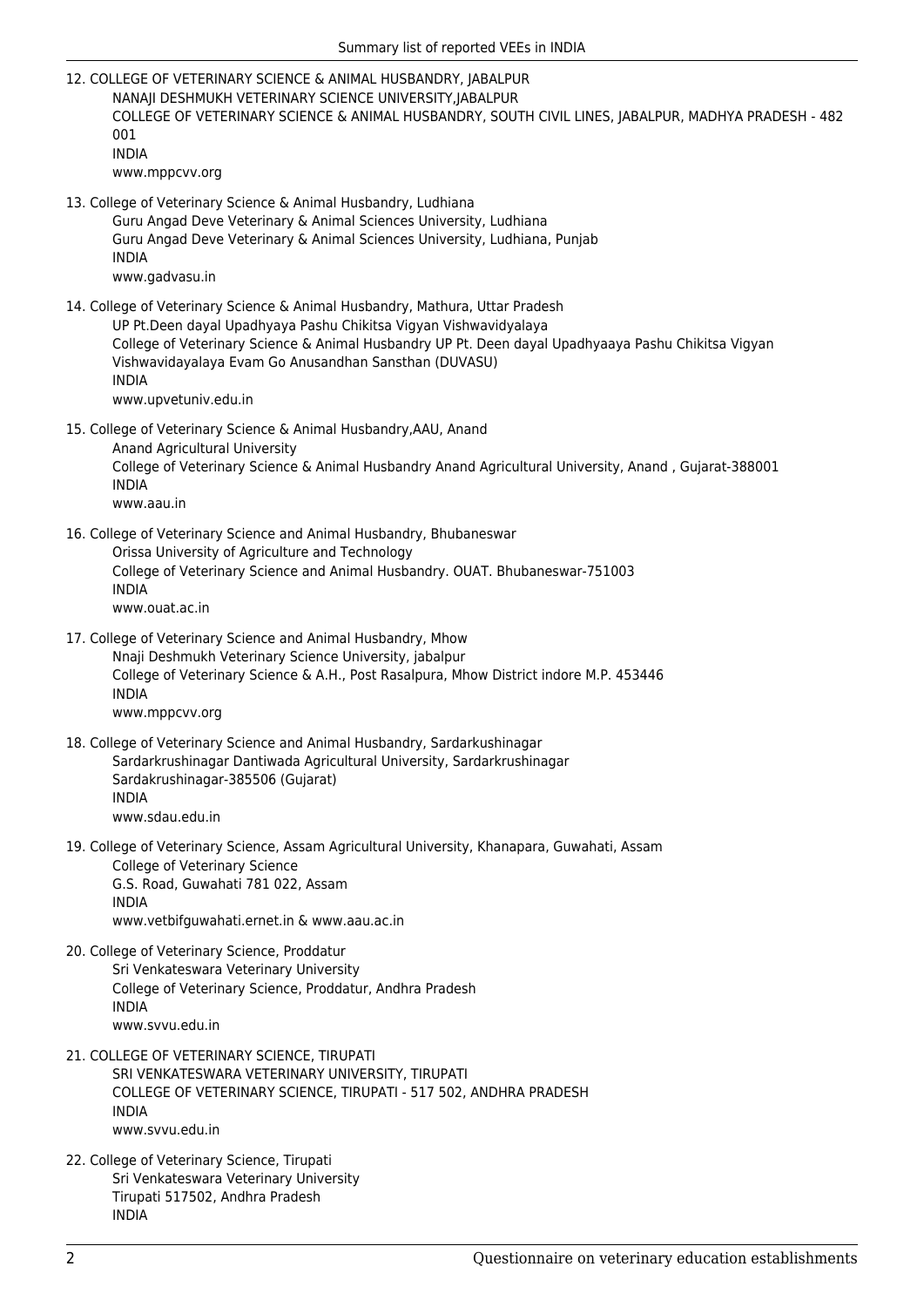www.svvu.edu.in

23. College of Veterinary Sciences

Lala Lajpat Rai University of Veterinary and Animal Sciences, Hisar College of Veterinary Sciences, Lala Lajpat Rai University of Veterinary and Animal Sciences, Hisar-125 004 (Haryana) INDIA INDIA

http://www.luvas.edu.in/

24. DGCN, College of Veterinary and Animal Sciences, CSKHPKV, Palampur ( Himachal Pradesh) India 176062 CSKHPKV Palampur covas, CSKHPKV,Palampur Himachal Pradesh India 176062

INDIA www.hillagric.ac.in

25. Faculty of Veterinary and Animal Sciences, WBUAFS, Kolkata, West Bengal West Bengal University of Animal and Fishery Sciences

Faculty of Veterinary and Animal Sciences, West Bengal University of Animal and Fishery Sciences, 37, K.B. Sarani, Belgachia, Kolkata - 700037, West Bengal, India INDIA www.wbuafscl.ac.in

26. Faculty of Veterinary Sciences and Animal Husbandry Sher-e-Kashmir University of Agricultural Sciences and Technology of Kashmir shuhama, alusteng, Srinagar 190006 J&K INDIA www.skuastkashmir.ac.in

- 27. Krantisinh Nana Patil College of Veterinary Science Maharashtra Animal and Fishery Sciences University At post- Shirwal, Tal- Khandala, Dist -Satara , Maharashtra State , Pin 412801 INDIA www.knpvc.in
- 28. Madras Veterinary College

Tamil Nadu Veterinary and Animal Sciences University 111, Vepery High Road, Vepery, CHENNAI - 600 007 INDIA INDIA www.tanuvas.ac.in/myc.html

- 29. NTR College of Veterinary Science, Gannavaram Sri Venkateswara Veterinary University NTR College of Veterinary Science Gannavaram 521102 INDIA www.svvu.edu.in
- 30. RAJIV GANDHI INSTITUTE OF VETERINARY EDUCATION AND RESEARCH PONDICHERRY UNIVERSITY KURUMBAPET PUDUCHERRY-605 009 PUDUCHERRY U.T. INDIA www.ragacovas.com
- 31. Ranchi College of Veterinary Science & Animal Husbandry Birsa Agriculture University Kanke, Ranchi Jharkhand - 834006 INDIA www.rvc.ac.in
- 32. VETERINARY COLLEGE AND RESEARCH INSTITUTE, NAMAKKAL CONSTITUENT COLLEGE OF TAMIL NADU VETERINARY AND ANIMAL SCIENCES UNIVERSITY,CHENNAI SANYASI KARADU POST, LADDIWADI, NAMAKKAL-637 002 INDIA http://www.tanuvas.ac.in/vcrinkl.html
- 33. VETERINARY COLLEGE BIDAR KVAFSU, BIDAR